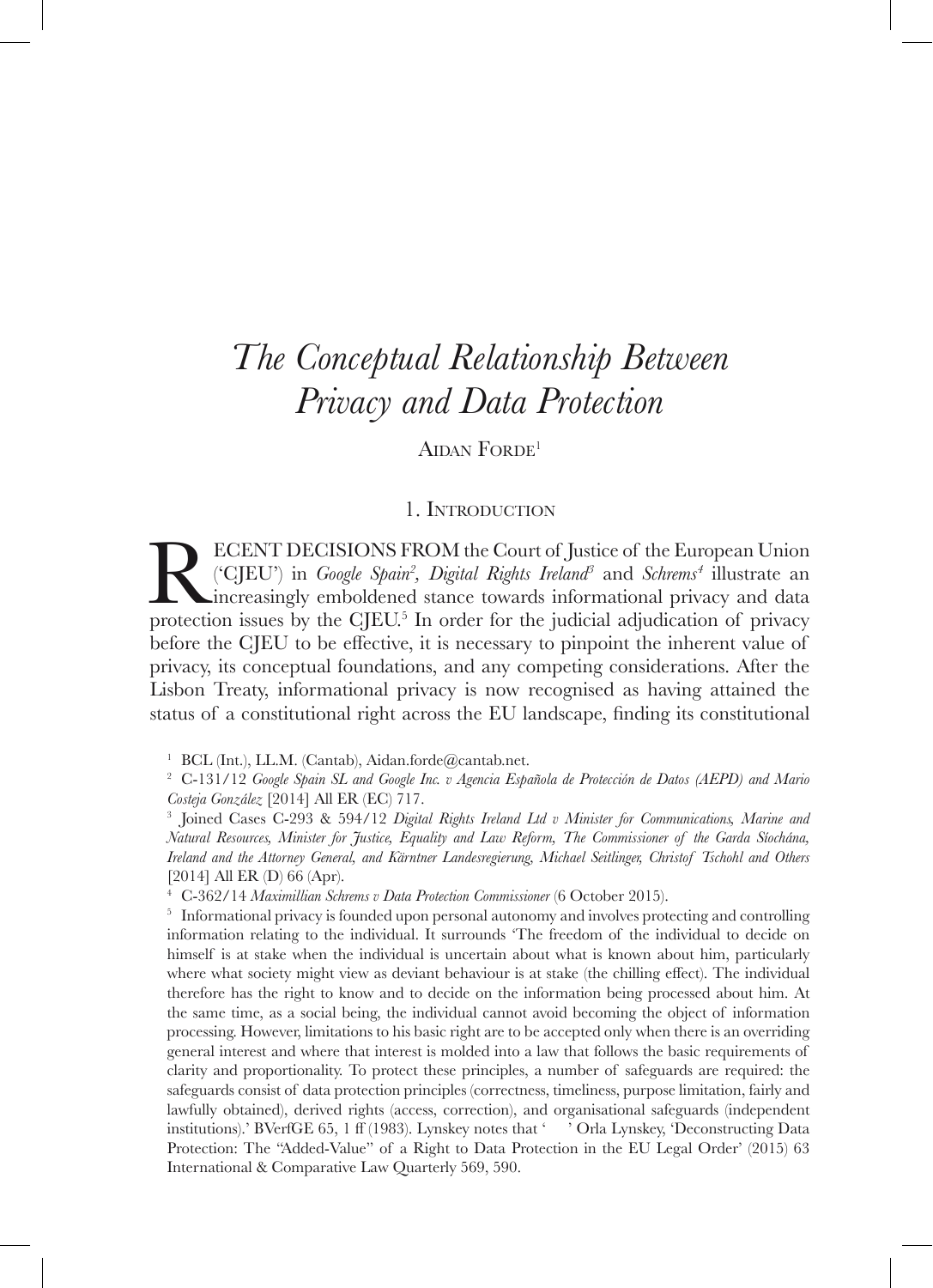basis in article 8 of the Charter of the European Union ('EU Charter')*.* Under the framework of the European Convention of Human Rights ('ECHR'), informational privacy has been considered under Article 8 of the Convention.6 The trouble arises, however, in identifying the conceptual foundations of the right to informational privacy under both the EU Charter and the ECHR. Though located in separate provisions of distinct instruments<sup>7</sup>, there is, in recent times, an increasing convergence in the conceptual bases upon which the CJEU and European Court Human Rights ('ECtHR') have upheld informational privacy claims.

This article seeks to examine the relationship between the right to informational privacy and the right to data protection under both the EU Charter and the ECHR, utilising the perspectives offered by Paul de Hert and Serge Gutwirth, Lee Bygrave, and Orla Lynskey to critically analyse these two significant rights. Section 1 of this Article will outline the benefit of data protection. Section 2 will outline the perspectives offered by Paul de Hert and Serge Gutwirth, Lee Bygrave, and Orla Lynskey in turn. Section 3 will tie each of these theories together. I will conclude that, in light of the analysis of these theories, that data protection is located on the fringes of privacy and that many of the justifications for data protection overlap with the justifications for privacy.

# 2. The Benefit of Data Protection

It is an onerous task to identify a unified conceptual understanding of privacy. Controversy surrounds its relationship with data protection.<sup>8</sup> Notwithstanding the battle to identify such a unified conceptual understanding of privacy,<sup>9</sup> elucidating the relationship between privacy and data protection is something of clear benefit to democracy and society. Preventing disproportionate and unlawful intrusion into privacy serves as a shield to totalitarian states.10 Totalitarianism flourishes when privacy rights are diminished. By contrast, a healthy democratic state will

 $6$  See 'Internet: Case-law of the European Court of Human Rights' (June 2015), 8 <http://www. echr.coe.int/Documents/Research\_report\_internet\_ENG.pdf> Accessed 23 August 2016.

<sup>7</sup> TJ McIntyre, 'Implementing Information Privacy Rights in Ireland' in Suzanne Egan (ed) *International Human Rights: Perspectives from Ireland* (Dublin: Bloomsbury, 2015) 294.<br><sup>8</sup> Juliane Kokott and Christoph Sobotta, 'The distinction between privacy and data protection in

the jurisprudence of the CJEU and the ECtHR' (2013) 3(4) International Data Privacy Law 222– 228; Raphael Gellert and Serge Gutwirth, 'The legal construction of privacy and data protection' (2013) 29(5) Computer Law & Security Review; Peter Blume, 'Data Protection and Privacy—Basic Concepts in a Changing World' (2010) 56 Scandanavian Studies in Law 297–318.

 $9$  ibid.

<sup>&</sup>lt;sup>10</sup> Daniel J. Solove, 'Privacy and Power: Computer Databases and Metaphors for Information Privacy' (2001) 53 Stanford Law Review 1393; Neil M. Richards, 'The Dangers of Surveillance' 2013 126 Harvard Law Review 1934; Hina Sarfaraz, 'Surveillance, privacy and cyber law' (2014) 20 7 Computer and Telecommunications Law Review 189.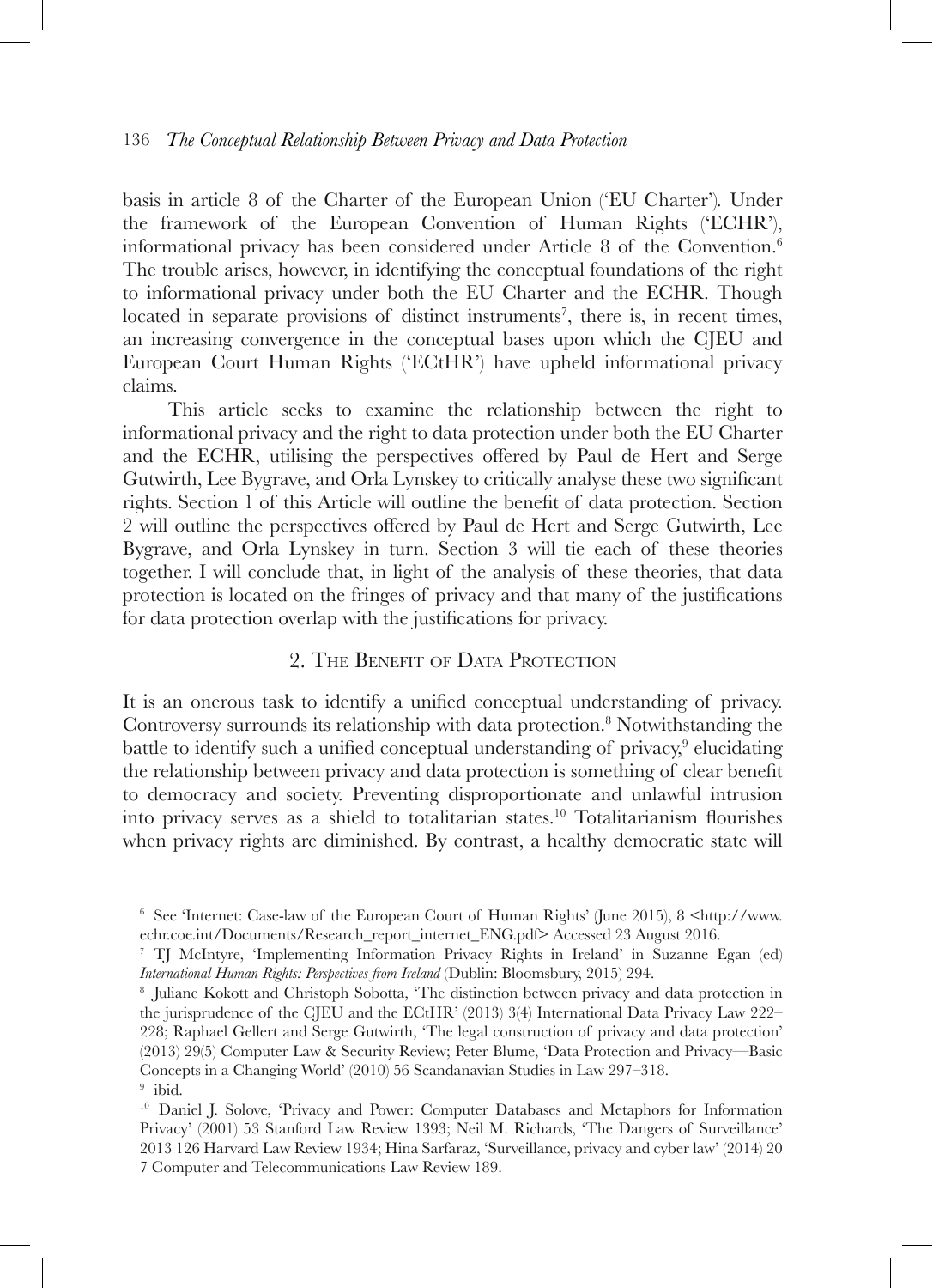enable its citizens to live independent and informed lives.11 When unlawful and disproportionate interference with the private zone occurs, the citizen should have an accessible and effective procedure to vindicate their rights. Establishing a functioning system where privacy and data protection are protected thus assists in achieving a free democratic communicative order.<sup>12</sup>

A culture concentrated on protecting privacy within Europe focuses on pluralism, democracy and autonomy. Autonomy is central to conceptualising both privacy and data protection. Differences are to be observed between substantive and informational privacy.13 Substantive protection allows the individual to engage in daily affairs free from the threat of state coercion or harm. Privacy creates the environment through which informational autonomy can be exercised.14 Data protection mechanisms such as data portability, rectification and erasure hand the individual greater control over content personal information. In the absence of such controls, human vulnerability increases. As Feldman notes, '[i]f people are able to release [private] information with impunity, it might have the effect of illegitimately constraining a person's choice as to his or her private behaviour, interfering in a major way with his or her autonomy.15 Effective data protection provisions assist citizens to achieve human development and flourish within society. This ultimately contributes to the maintenance of healthy democracy and encourages civic engagement.16 Data protection lessens surveillance woes and the feeling of living within a panoptical society.<sup>17</sup> Gutwirth notes that privacy forms a bedrock of democratic society 'because it affects individual self-determination; the autonomy of relationships; behavioural independence; existential choices and the development of one's self; spiritual peace of mind and the ability to resist power and behavioural manipulation'.18 Data protection mechanisms lead citizens towards actualising greater personal freedom. Data protection tools such as right to be informed, access, rectification, erasure and object place constraints on information monopolists and states' storage of personal data. Such data protection

<sup>&</sup>lt;sup>11</sup> Kirsty Hughes, 'The Social Value of Privacy' In Beate Roessler and Dorota Mokrosinska (eds), *Social Dimensions of Privacy: Interdisciplinary Perspectives* (Cambridge University Press 2015) 228.

<sup>&</sup>lt;sup>13</sup> Helen Fenwick, *Civil Liberties and Human Rights* (Routledge 2009) 805.<br><sup>14</sup> ibid.

<sup>&</sup>lt;sup>15</sup> David Feldman 'Secrecy, dignity or autonomy? Views of privacy as a civil liberty'  $(1994)$  47 $(2)$ Current Legal Problems 42, 54.

<sup>16</sup> Rachel L. Finn, David Wright and Michael Friedewald, 'Seven Types of Privacy' in Serge Gutwirth, Ronald Leenes, Paul de Hert, Yves Poullet (eds) *European Data Protection: Coming of Age* (Springer Science and Business Media 2013) 9.

<sup>&</sup>lt;sup>17</sup> John Edward Campbell and Matt Carlson, 'Panopticon.com: Online Surveillance and the Commodification of Privacy' (2002) 46(4) Journal of Broadcasting & Electronic Media 586; Malcolm White, 'Bentham and the panopticon: totalitarian or utilitarian?' (1995) 2 UCL Jurisprudence Review 67; David Lyon, 'Everyday surveillance: Personal data and social classifications' (2002) 5(2) Information, Communication & Society 242.

<sup>18</sup> Serge Gutwirth, *Privacy and the information age* (Rowman & Littlefield Publishers 2002) 30.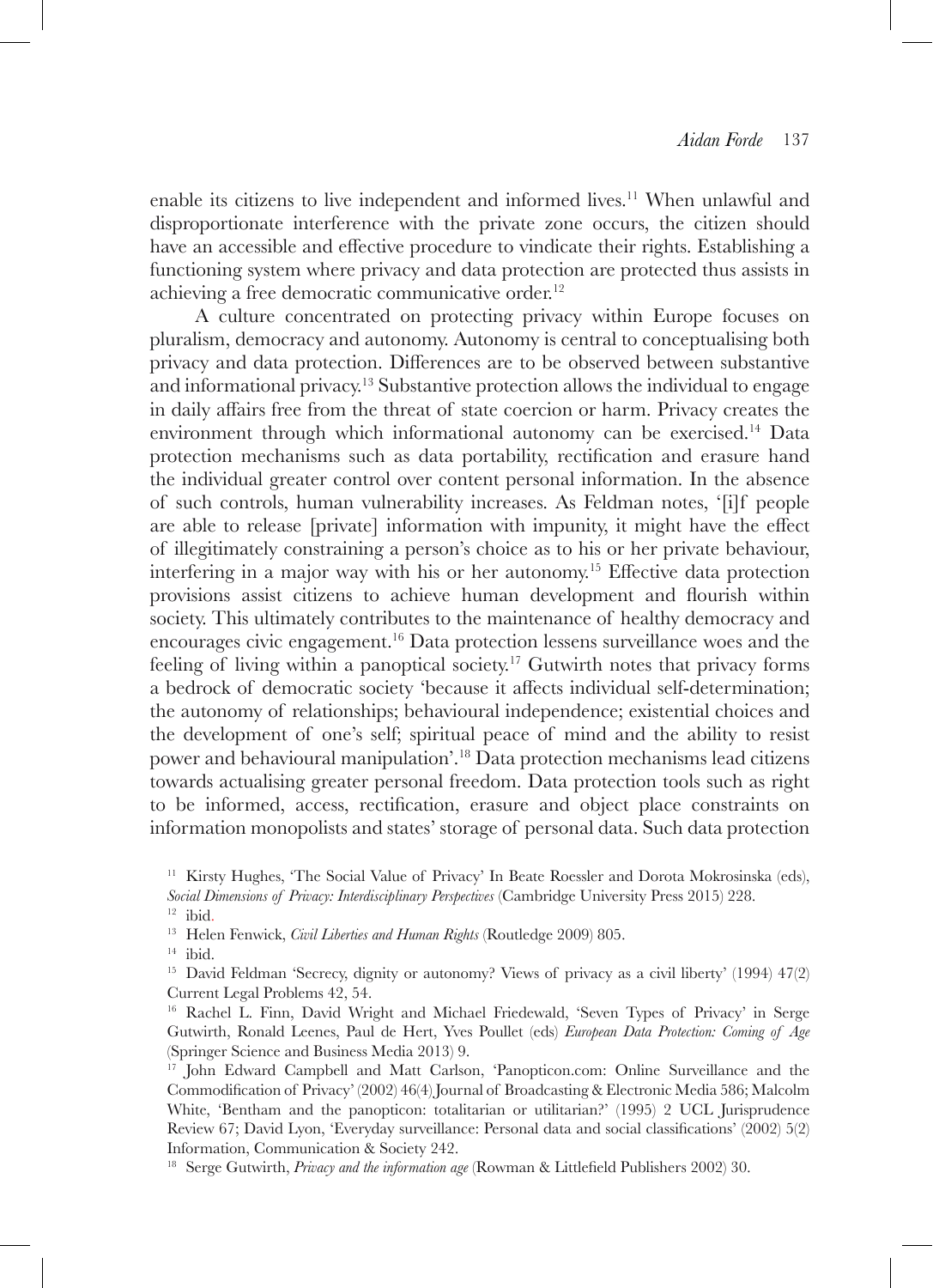tools subject states and corporates to greater scrutiny, promote a culture focused on civil liberties and prevent the fuelling of 'surveillance focused' societies.19 Data protection therefore has a positive effect on substantive privacy. Such mechanisms increase societal well-being overall and provide valuable tools through which the individual can remedy the asymmetric relationship between the citizen and state, where appropriate.

# 3. Discourse

As outlined, the concepts of privacy and data protection provide clear benefits to society. At a judicial level, these concepts have been conflated resulting in discordance in the adjudication of privacy issues. This Section shall accordingly proceed to consider this conceptual conflation in light of the perspectives of a) Paul de Hert and Serge Gutwirth, b) Lee Bygrave, and c) Orla Lynksey.

#### *A. de Hert and Gutwirth*

Paul de Hert and Serge Gutwirth's framework considers privacy to be a 'tool of opacity' and data protection a 'tool of transparency'.20 This separatist model asserts that privacy and data protection undertake distinct, fundamental functions but, at the same time, remain complementary. Under this model, privacy serves an 'opacity function' by preventing interference into private life, limiting state power and disproportionate encroachment upon the private sphere. Data protection serves a 'transparency function' by defining the rules that make the processing of data permissible. Data protection channels and controls the processing of information, placing obligations on the controller and granting rights to the data subject.<sup>21</sup> This framework is placed against the backdrop of the democratic constitutional state. The complementary but distinct roles of privacy and data protection serve as constraints on state power.<sup>22</sup> According to de Hert and Gutwirth, data protection is a 'catch-all term' for a multiplicity of ideas relating to the processing of personal data.23 It is through the application of these ideas that governments attempt to reconcile privacy with surveillance, taxation, and the free flow of information.<sup>24</sup>

<sup>&</sup>lt;sup>19</sup> In exploring the benefits of privacy as a personality right and its contribution to human flourishing, see: Bart van der Stroot, 'Privacy as Personality Right: Why the ECtHR's Focus on Ulterior Interests Might Prove Indispensable in the Age of "Big Data"' (2015) 31(80) Utrecht Journal of International and European Law 25.

<sup>20</sup> Paul de Hert and Serge Gutwirth, 'Privacy, Data Protection and Law Enforcement. Opacity of the Individual and Transparency of Power', in A. Duff and S. Gutwirth (eds), *Privacy and the criminal law*, (1st edn, Intersentia 2006).

 $21$  ibid at 4.2.

<sup>22</sup> ibid.

<sup>23</sup> Paul de Hert and Serge Gutwirth, 'Data Protection in the Case Law of Strasbourg and Luxenbourg: Constitutionalisation in Action', *Reinventing Data Protection?* (Springer 2009).  $24$  ibid.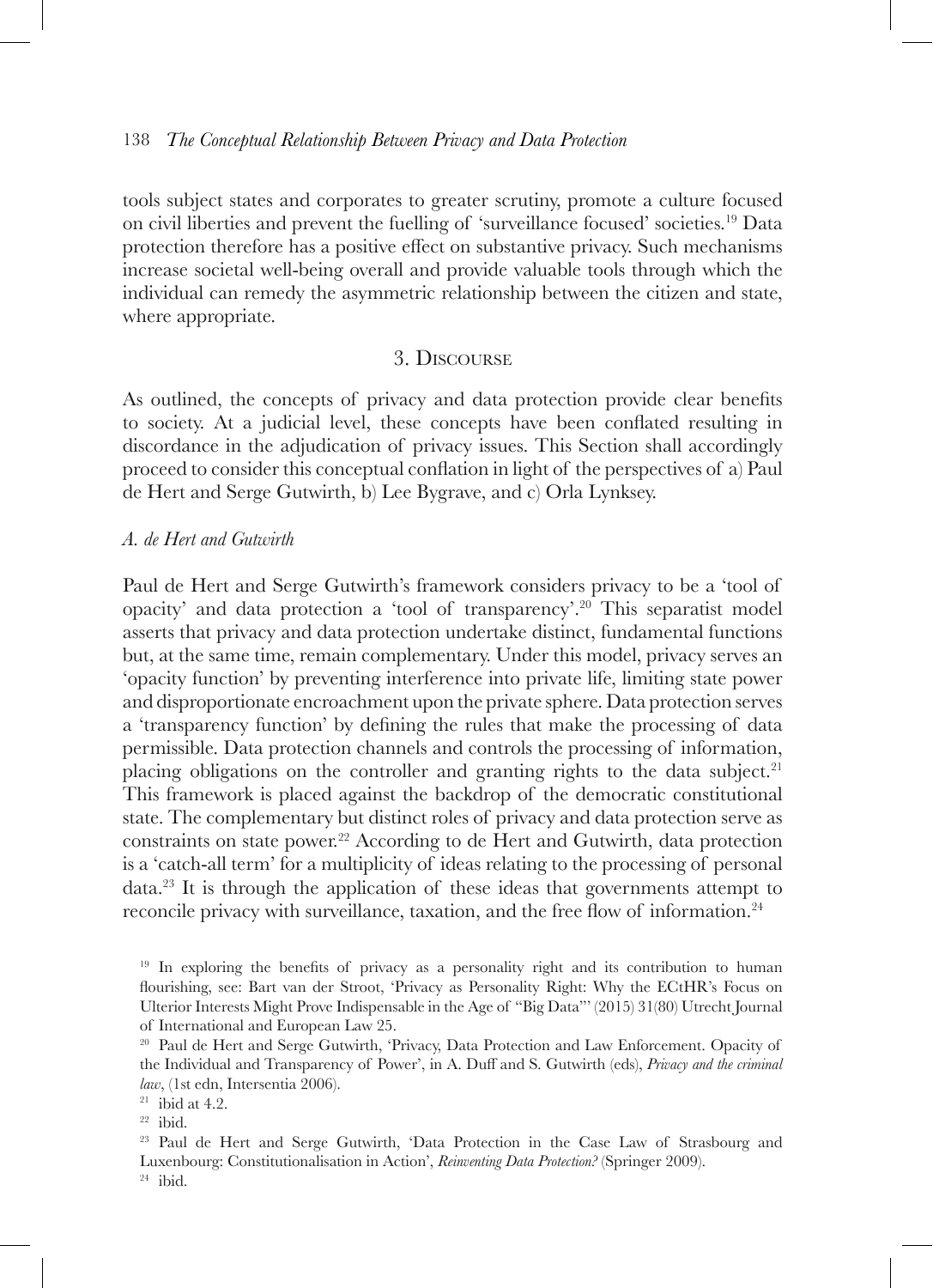Providing helpful analysis of de Hert and Gutwirth's framework, Noberto Nuno Gomez de Andrade notes that the tools of opacity and transparency do not exclude each other.<sup>25</sup> On the contrary, 'each tool supplements and pre-supposes the other'.<sup>26</sup> Privacy is a substantive right, while data protection is procedural.<sup>27</sup> Privacy serves as a normative tool, assisting in the realisation of individual freedoms—for example voting for local and national political representation or referendum by secret ballot. The substantive nature of privacy is observed in the judicial exercise of shielding the individual from disproportionate intrusion into one's private life by private and state entities.<sup>28</sup> Procedural rights appear at a later stage, once substantive rights have been weighed, and are formal in design.<sup>29</sup> Procedural rights (such as a right to rectification) aim to hold those who possess power to account. These 'transparency tools' assist in realising the substantive rights environment. Procedural rights formulate the legal conditions and procedures through which substantive rights are expanded.30 Effective realisation and enforcement of privacy rights are supplemented by data protection rules. The rights which the General Data Protection Regulation creates assist in bolstering privacy rights across the Union. Under this scheme, data protection ranks below privacy and serves a supportive and ancillary function. It places a structure through which the processing of information concerning the individual is respected. As a procedural 'tool of transparency', data protection has no real value; it merely serves as a facilitator of privacy.

De Hert and Gutwirth's analysis is helpful in its simplicity and coherence. The theory properly locates the function of data protection within the democratic constitutional order. Privacy and data protection assist in permitting the individual to maintain control over individuality. Data protection is not a later 'spin off' of privacy, but clarifies the conditions through which processing of information concerning the individual becomes legitimate. $31$  This theory illustrates that, given their diverging functions; privacy and data protection are best not placed within the same bottle.32 De Hert and Gutwirth conclude that 'data protection principles might seem less substantive and more procedural compared to other rights… they are in reality closely tied to substantive values and protect a broad scale of fundamental values'.33

<sup>25</sup> Norberto Nuno Gomes de Andrade, 'Data Protection, Privacy and Identity: Distinguishing Concepts and Articulating Rights' in Simone Fischer-Hübner and others (eds), *Privacy and Identity Management for Life*, (1st edn, Springer Berlin Heidelberg 2011) 96.

 $26$  ibid.

<sup>27</sup> ibid.

 $28$  ibid.

 $29$  ibid.

<sup>30</sup> ibid.

<sup>31</sup> ibid 96.

<sup>32</sup> ibid 97.

<sup>33</sup> Federico Ferretti, *EU Competition Law, the Consumer Interest and Data Protection: The Exchange of Consumer Information in the Retail Financial Sector* (Springer 2014) 105.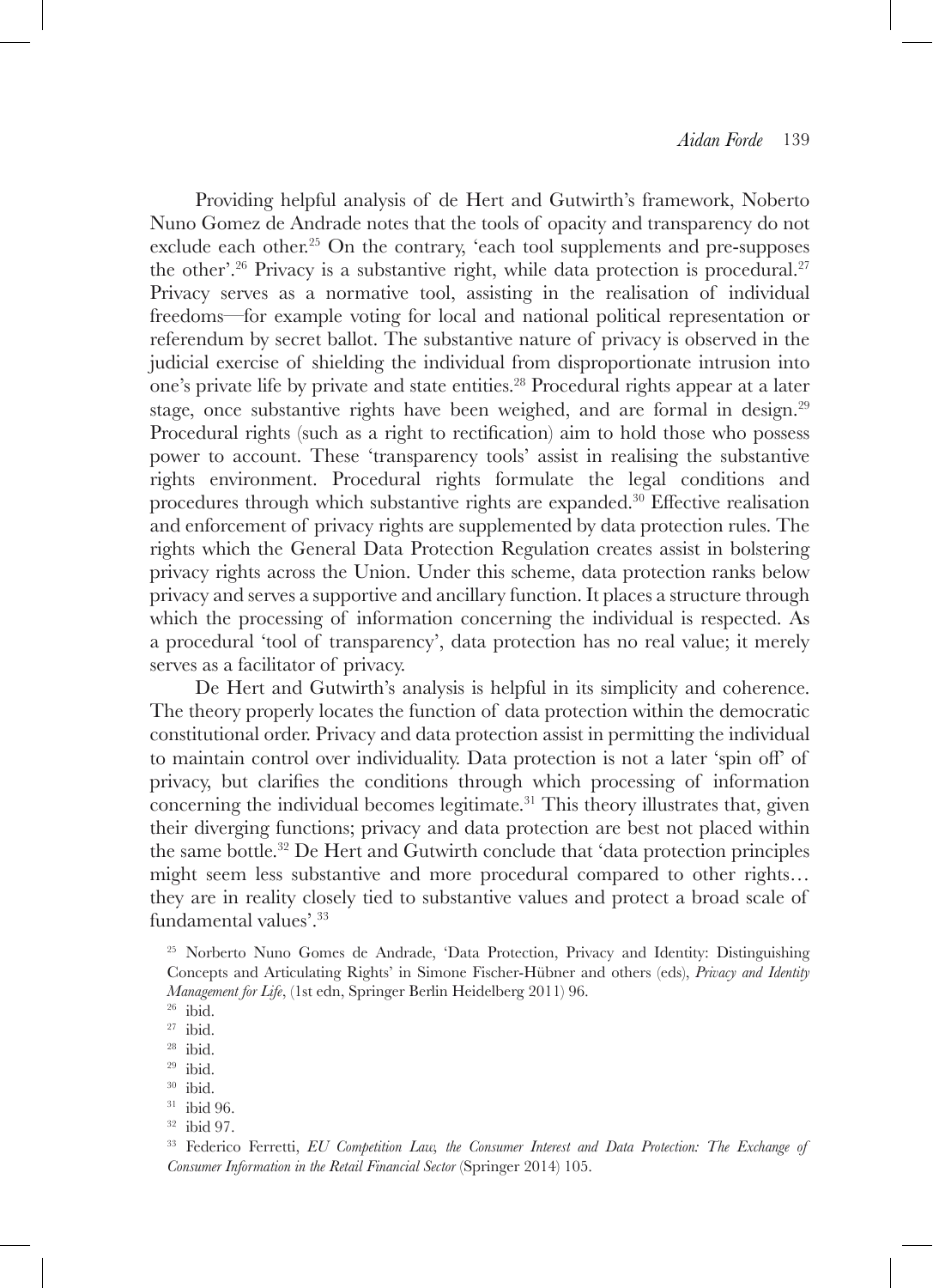Despite the apparent clarity of de Hert and Gutwirth's theory, criticisms emerge. Tzanou points out this separation attempts to show the independent value of data protection.34 However, under this framework, data protection will always be dependent upon and ultimately collapse into privacy. Data protection is denigrated to rules detailing requirements for consent and legitimate processing of information. As a 'transparency tool', data protection rules serve to assist in the realisation of privacy. Even though de Hert and Gutwirth note the benefits of Article 8 of the EU Charter conferring independent constitutional status upon data protection, their formulation requires personal data breaches to be adjudicated with privacy, as opposed to a distinct consideration of data protection, taking precedence. The formulation undermines developing data protection as a distinct fundamental right. It dilutes the significance of informational privacy and data protection rights. Contemporary threats to informational privacy, such as those illustrated by the Edward Snowden revelations, highlight the importance of developing effective legal frameworks. Ensuring data protection and informational privacy are distinct fundamental rights increases protection against such threats.

The authors conclude '[o]pacity and transparency each have their own role to play. They are not communicating vessels.'35 De Hert and Gutwirth fail to clarify the exact scope of 'opacity'.36 There are clear benefits to a structure that separates privacy and data protection through the prisms of 'opacity' and 'transparency'. It creates a welcomed separation of the two tools' contrasting core roles. A problem with the theory is its failure to expand upon situations where tools of transparency fall upon opacity to justify their execution and existence. There is a failure to properly consider the opacity dimensions of data protection. This formulation envisages two lines that fail to communicate effectively. A failure to examine the opacity dimensions similar to both, risks the development and value of data protection as a distinct fundamental right. Since there will be areas of overlap and similarity, such a separatist formula raises concern. De Hert and Gutwirth

<sup>34</sup> Maria Tzanou, 'Data Protection as a Fundamental Right next to Privacy? "Reconstructing" a Not so New Right' (2013) 3 International Data Privacy Law 88.

<sup>35</sup> ibid.

<sup>36</sup> In particular, the authors do not define why 'opacity' as a key term is used: 'Opacity tools set limits to the interference of the power with the individuals' autonomy and as such, they have a strong normative nature. The regime they install is that of a principled prescription: they foresee 'no but…' law. Through these tools, the (constitutional) legislator takes the place of the individual as the prime arbiter of desirable or undesirable acts that infringe on liberty, autonomy and identity-building: some actors are considered unlawful even if the individual consents.' Serge Gutwirth and Paul de Hert, 'Regulating profiling in a democratic constitutional state' in Mireille Hildebrandt and Serge Gutwirth (eds), 'Profiling the European Citizen' (Springer 2009).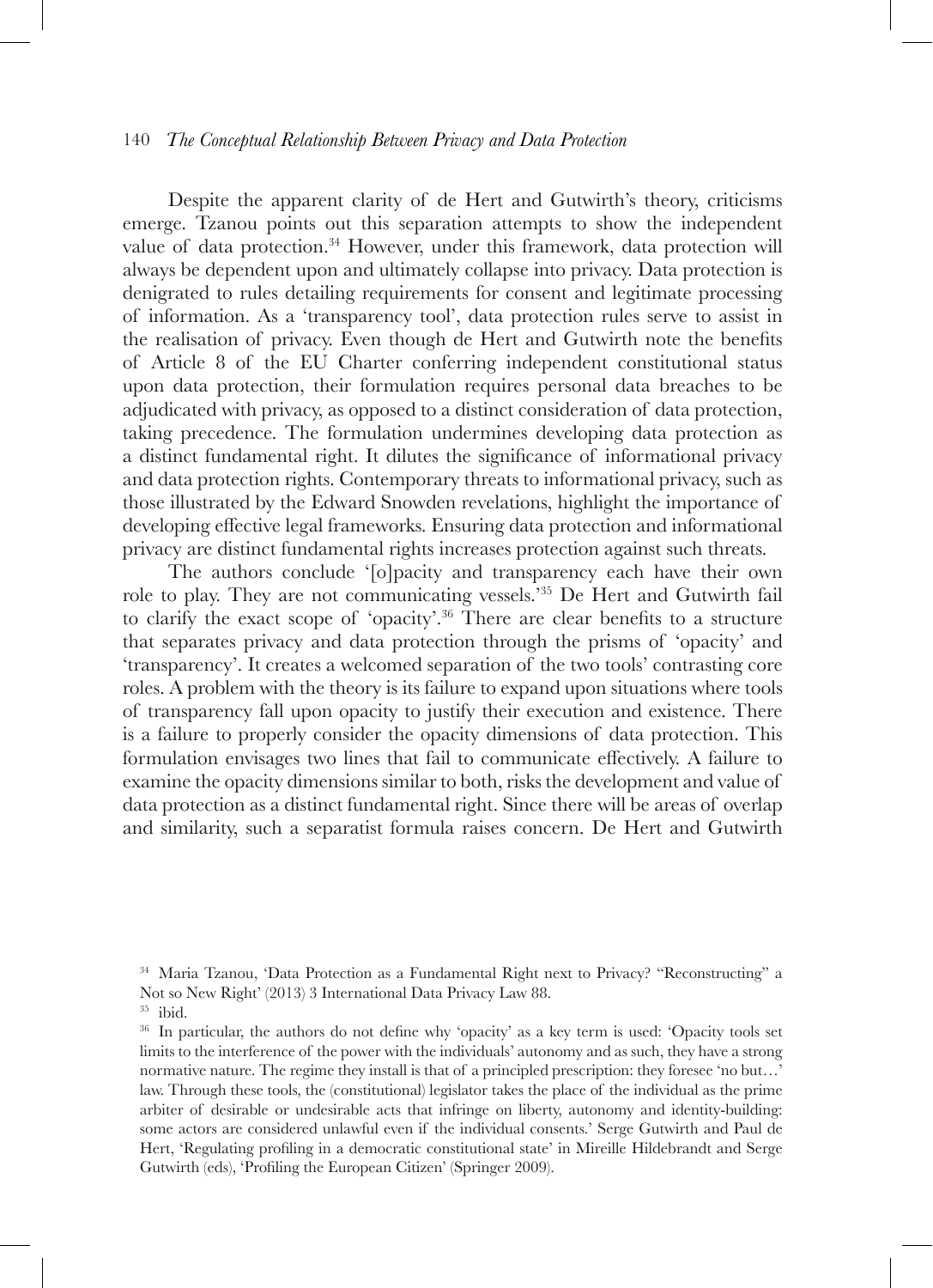state that transparency and opacity will blend, but fail to comprehensively work through the opacity/transparency divide, stating:

> [D]ata protection principles might seem less substantive and more procedural compared to other rights norms but they are in reality closely tied to substantial values and protect a broad scale of fundamental values other than privacy. 37

De Hert and Gutwirth recognise that placing data protection under the ambit of privacy could inhibit the societal benefits of data protection rights. By placing data protection under a purist transparency formula, it neglects the overall value and societal impact of data protection. By failing to effectively outline the relationship of opacity within data protection, it views data protection as an overly procedural mechanism. This results in its ultimate societal value being lost. It places data protection within an unrealistic cocoon. Privacy and data protection in the majority run in different directions. A complete conflation of the two risks conflicts but a complete separation also raises concerns.

### 1. The Danger of Proceduralisation

De Hert and Gutwirth discuss the 'danger of proceduralisation' in relation to the ECtHR's expansion of the right to respect for private life as encompassing data protection.38 According to de Hert and Gutwirth, Article 8 ECHR jurisprudence has gone too far in expanding privacy to encompass data protection. Their theory illustrates the problems that can arise when privacy and data protection converge, without any sustained discussion as to their inherent differences. De Hert and Gutwirth believe that Article 8 is no place for procedural developments.<sup>39</sup> Procedural requirements are best located within the Article 13 right to an effective remedy for violations of Convention rights.<sup>40</sup> De Hert and Gutwirth contend that the ECtHR has utilised procedural rights to construe substantive norms. This has led to interpreting 'procedural rights narrowly'.<sup>41</sup> The benefits of proceduralisation include objectivity and impartiality. However, risks include 'the formalization, bureaucratization and de-politicisation of human rights questions'42 In the wellknown phone-tapping case of *Klass v Germany*, for example, the ECtHR outlined in detail the procedural constraints to be complied with for tapping to be legitimate.<sup>43</sup> De Hert and Gutwirth believe the 'necessary in a democratic society' element is

<sup>37</sup> De Hert and Gutwirth (n 23) 44.

- <sup>38</sup> De Hert and Gutwirth (n 20) 87.
- <sup>39</sup> ibid.
- $^{40}\,$ ibid 88.
- <sup>41</sup> ibid.
- $42$  ibid.
- <sup>43</sup> *Klass v Germany* (1978) 2 EHRR 214.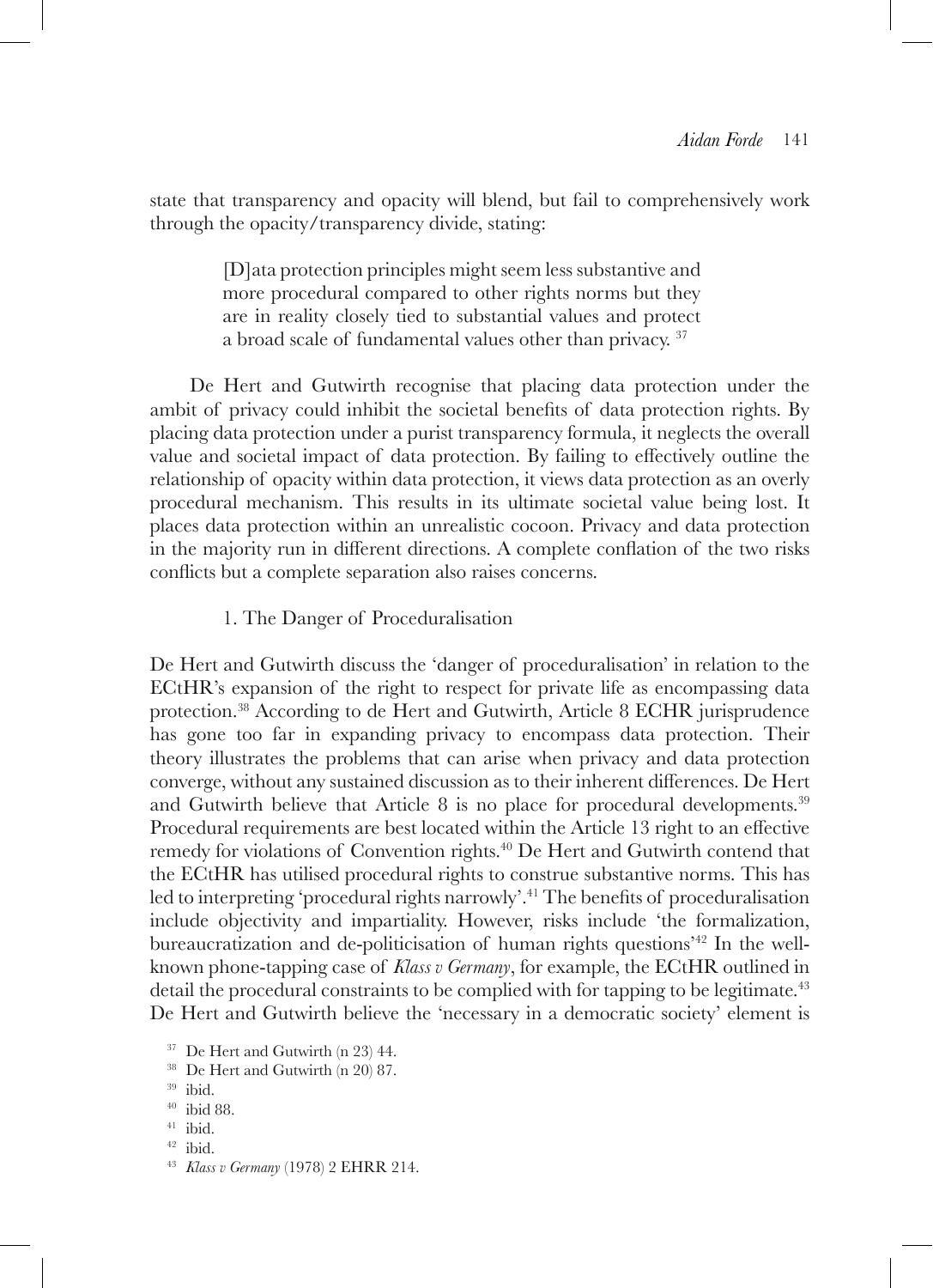neglected. In somewhat extreme sentiment, they assert proceduralisation 'might well bring the erosion of recognized rights'.<sup>44</sup>

If we envisage Article 8 as primarily dealing with protecting zones of opacity, bringing data protection elements under its remit is beyond its scope. Following this reasoning, questions surface concerning the ECtHR's future legitimacy in dealing with privacy claims. If the Court wished to develop data protection freedoms under Article 8, it needs to be clear as to the exact value of privacy in its foundation. Kirsty Hughes has recently outlined the societal values inherent to privacy within the ECHR and the ECtHR's overall principles.<sup>45</sup> Hughes submits that there is a failure of the ECtHR to articulate the societal value of privacy. To bolster the intellectual consistency of the Court, it should recognize that the value of privacy is essential to the democratic state and 'is crucial to facilitating harmonious social interaction'.46 The ECtHR concentrates on the legality requirement and limits the 'necessary in a democratic society' discussion. Once the Court addresses if there is a legal basis for the infringement and finds a breach, it does not address the issue as to whether it the measure is 'necessary in a democratic society'. There is no sustained discussion as to how data protection freedoms contribute toward and are necessary to democratic society. In setting the foundation from which the ECtHR draws inspiration and adjudicates cases, it would require more from the state to justify proportionate interference.<sup>47</sup> An effective data protection framework should strive to locate the value and inspiration of data protection. As the ECHR remains ambiguous as to the central value of privacy, the Court has incorporated procedural elements. By failing to properly locate the conceptual foundations of privacy, confusion is increased when the Court strays into areas not traditionally envisaged by the Convention, like data protection. If the Court wishes to work through data protection through the ambit of Article 8, it should be clear from first principles as to the exact relationship between the two. Problems inherent to internal expansion notwithstanding, given that the Convention is a 'living instrument',<sup>48</sup> one can see a need to interpret Article 8 expansively to bring informational privacy under its ambit and Article 8 is arguably broad enough to found such development. Even though it may be misplaced, such development is necessary.

<sup>&</sup>lt;sup>44</sup> De Hert and Gutwirth (n 20) 89. The authors ultimately feel that transparency mechanisms have no place within Article 8, concluding that the drafters of the Convention could not have envisaged the development of Article 8 as a source of procedural conditions and rights. This forms a view that Article 8 jurisprudence on this issue is misplaced and not currently fit for purpose.

<sup>&</sup>lt;sup>45</sup> Kirsty Hughes, 'The Social Value of Privacy' (n 11) 228.<br><sup>46</sup> ibid 238.<br><sup>47</sup> ibid 240.<br><sup>48</sup> George Letsas, 'Strasbourg's Interpretive Ethic: Lessons for the International Lawyer' (2010) European Journal of International Law 509.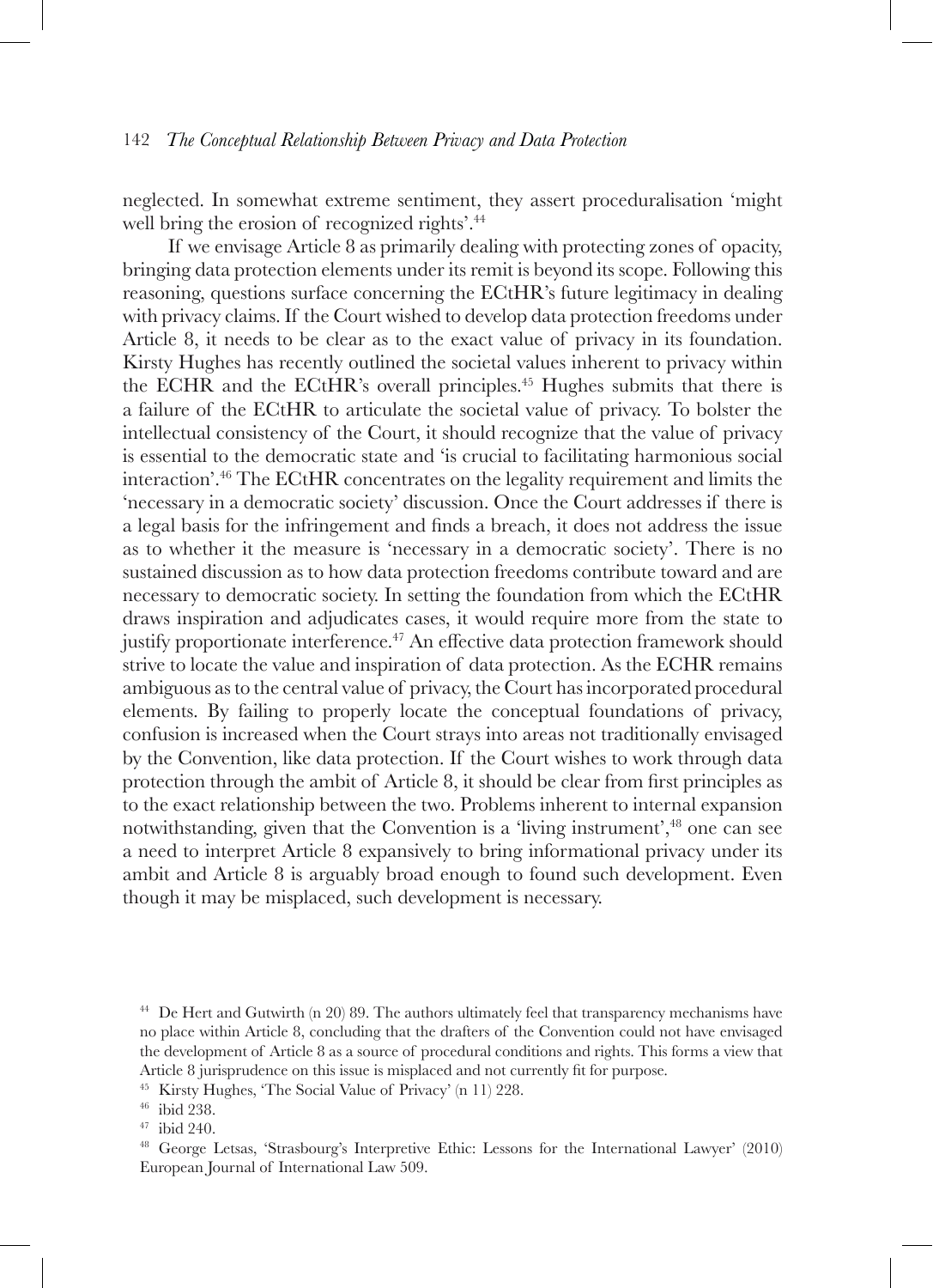# 2. The Charter

We observe De Hert and Gutwirth's opacity/transparency divide clearly within Article 7 and Article 8 of the EU Charter. Article 7 of the EU Charter unimaginatively recites Article 8 ECHR stating that 'Everyone has the right to respect for his or her private and family life, home and communications'.49 Article 7 of the EU Charter falls under the 'opacity' formulation, preventing unwarranted intrusion by the state within the private sphere. Article 8 of the EU Charter outlines the 'transparency' elements supporting the realisation of Article 7's substantive formulation, guaranteeing the 'right to protection of personal data concerning him or her'50 and requiring data be processed fairly and on the basis of consent or some other legitimate basis laid down by the law.<sup>51</sup>

While Article 7 EU Charter has its influence in Article 8 ECHR, given there is no distinct right to data protection under the ECHR and the piecemeal fashion through which the ECtHR has developed data protection freedoms, Article 7 EU Charter may be problematic when assessing its precise relationship to Article 8. The manner in which the CJEU adjudicates Article 8 data protection claims illustrates a continued reliance on the Article 7 right to privacy.<sup>52</sup> Currently, the two rights continue to be conflated with no clear conceptual footing. De Hert and Gutwirth's theory nonetheless illustrates the difference in logic between Articles 7 and 8 of the EU Charter. The underlying rationale for the separation of the two within the Charter remains unclear, perhaps purposely so. Their framework helps inform a broader picture, yet fundamentally neglects how the two should effectively communicate with and complement each other.

### *B. Lee Bygrave*

In response to de Hert and Gutwirth's failure to locate the place of 'opacity' within data protection, Lee Bygrave's work contributes to examining this perceive gap. Bygrave expands upon the 'opacity' nature of data protection.<sup>53</sup> Bygrave asserts that it is not effective for data protection to be characterised or centrally concerned with privacy. It is under this construction that data protection is about the reconciliation of the interests of the data subjects with the legitimate interests of data controllers.54

<sup>49</sup> The wording of Article 8(1) is almost identical stating that 'Everyone has the right to respect for his private and family life, his home and correspondence'.

<sup>50</sup> Article 8(1), EU Charter.

<sup>51</sup> Article 8(2), EU Charter.

<sup>&</sup>lt;sup>52</sup> Felix Bieker, 'The Court of Justice of the European Union, Data Retention and the Right to Data Protection and Privacy—Where Are We Now?' in Camenisch, Fischer-Hubner and Hansen (eds), *Privacy and Identity Management for the Future Internet in the Age of Globalisation* (Springer 2015).

<sup>53</sup> Lee Bygrave, 'The place of privacy in data protection law' (2001) University of New South Wales Law Journal 241, 277–283.

<sup>54</sup> ibid.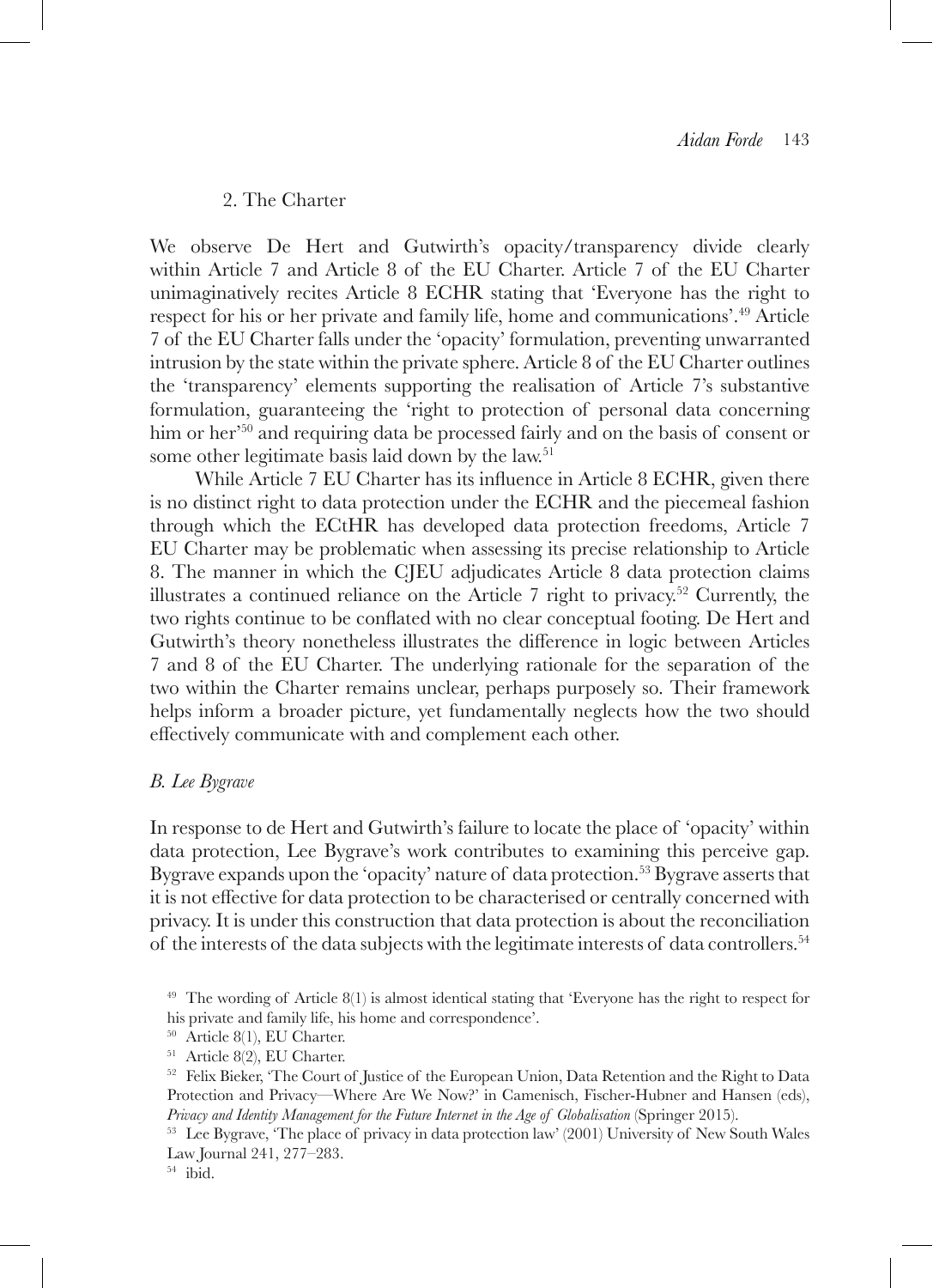Even though the evolution of data protection has been somewhat convoluted, Bygrave details nine elements of data protection: 'the fair and lawful processing principle, the transparency principle, the data subject participation and control principle, the purpose limitation principle, the data minimization principle, the information quality principle, the proportionality principle, the security principle, and the sensitivity principle.'55 A failure to characterise privacy in terms of data protection is reflected in the difficulties in attempting 'to give privacy a precise, analytically serviceable and generally accepted meaning.'56 The law's guidance and development is affected by the current dysfunctional relationship between the two. Bygrave is correct that the expansive nature of privacy forms part of the rationale for data protection. 57

In line with the increased emphasis within the Article 8 ECHR jurisprudence considering the of benefits privacy for society and democracy, the values of personal identity that data protection helps to realise 'have a broader societal significance.'<sup>58</sup> In bridging the gap between privacy and data protection, Bygrave is correct in asserting that the general societal values common to both must be recognised when forming effective legal policy on data protection issues. De Hert and Gutwirth's theory neglects the impact that procedural data protection structures can have in modern constitutional democracy. It does so by failing to acknowledge the opacity and substantive benefits data protection has to the citizen and society. Second, data protection is concerned with 'setting standards for the quality of personal information' which has 'little direct connection' to privacy values.59 Third, data protection rules are concerned with the legitimate processing of information, taking on a management quality.60 In this sense, data protection orbits privacy, but never seeks to be attached. Both concepts coexist to prevent conflict by putting in place appropriate management strategies.<sup>61</sup> Bygrave concludes that while privacy occupies a place within data protection, viewing data protection as serving and securing privacy is problematic; data protection serves a multitude of interests that extend beyond privacy.

The focus of data protection laws shifts with technological developments. Attempts to create a 'right to be forgotten' illustrate an example of recent policy adapting to behavioural change.62 The emergence of European data protection is observed within Convention 108, the 1995 Directive, and, most recently, the Regulation. The Regulation, due to come into effect in the spring of 2018, is a

<sup>55</sup> Frederik Zuiderveen Borgesius 'Privacy on the Internet' in Alberto Alemanno and Anne-Lise Sibony (eds) *Nudge and the Law: A European Perspective* (Bloomsbury Publishing 2015) 183.

<sup>&</sup>lt;sup>56</sup> Bygrave (n 53) 278.<br><sup>57</sup> ibid 281.<br><sup>59</sup> ibid.<br><sup>69</sup> ibid. 62<br><sup>61</sup> ibid. <sup>62</sup> C-131/12 *Google Spain* (n 2).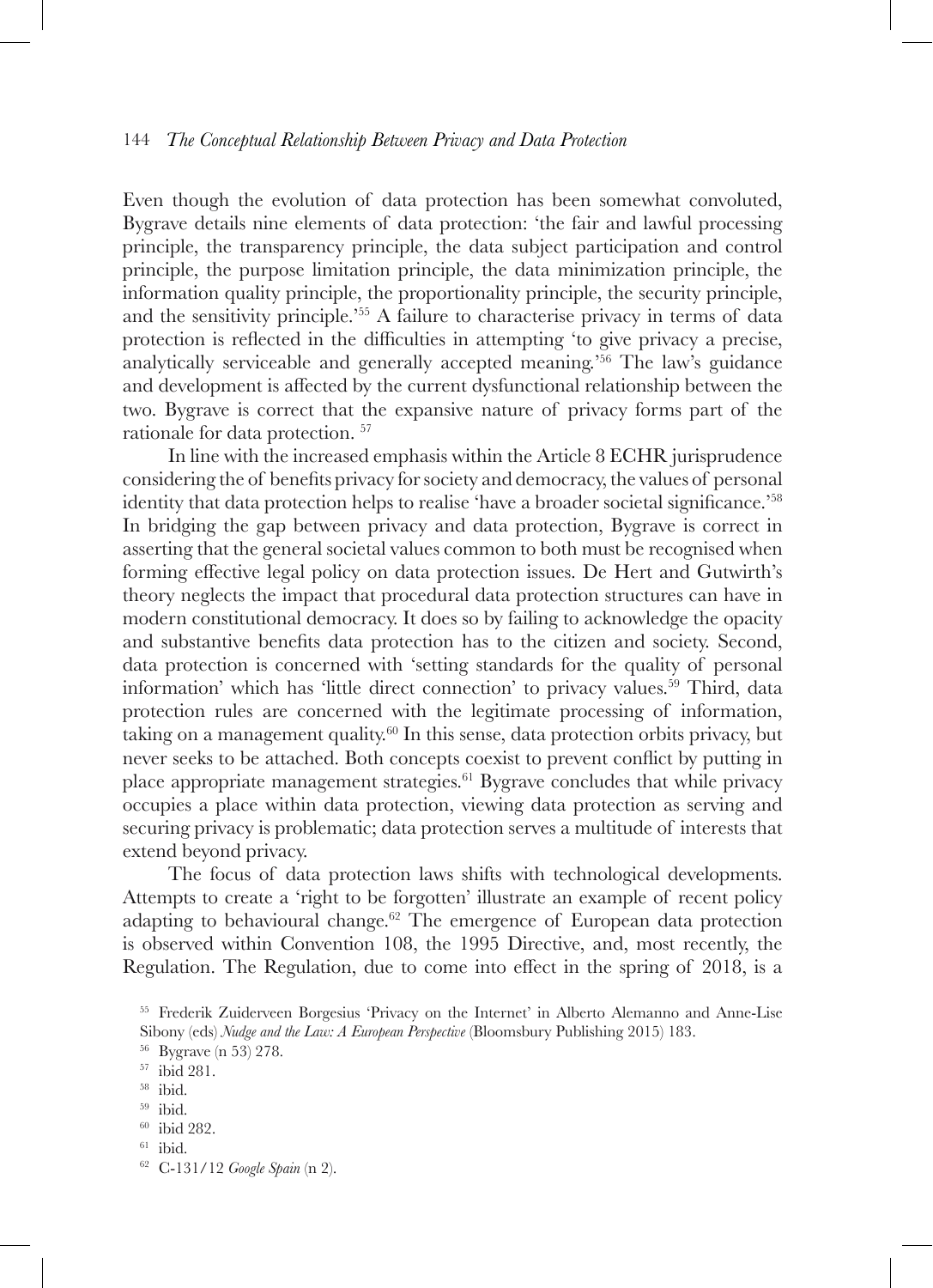significant step in the evolution of European data protection policy. It contains a number of innovations, such as introducing a right to data portability and a right of erasure. As privacy concerns continue to increase with changes in human behaviour, so too does the focus of data protection laws and regulation. Yet we should still strive to locate the guiding principles and conceptual structures of informational privacy in order to bolster the intellectual consistency and future of this area. Collapsing data protection into privacy effectively renders the essential societal and democratic benefits of such rights incoherent and haphazard. The risk of the Article 8 ECHR approach where the ECtHR views data protection as a mere subset of privacy, risks diluting the constitutional value of data protection to 'soft law'.<sup>63</sup>

### *C. Orla Lynskey*

Lynskey believes while data protection and privacy overlap, data protection offers individuals more rights than privacy. Data protection more effectively ensures 'selective presentation' of individual identity than the right to privacy, 'thereby promoting self-development and the personality rights of the individual.'64 It assists in identity construction. By providing individuals with greater control over their personal data, the individual can 'reveal different elements of their personality.'<sup>65</sup> Effective data protection frameworks thus focus more on controlling disclosure of information. Privacy is not as focused in its informational management function. Data protection tools are concentrated on removing power and information asymmetries in the relationship between the individual and the data controller/ processor.66 Power asymmetries impact the ability of the individual to make an informed choice about whether to allow their information to be processed or not.<sup>67</sup> The right to data protection goes further than the right to privacy as it envisages that 'individuals . . . have difficulty asserting their preferences for privacy protection'.<sup>68</sup> Effective rules help to empower citizens and reduce power asymmetries. The right to data protection thus hands the individual more control than the right to privacy. Lynskey advises that the continued conflation of the right to privacy and the right to data protection is best avoided. Recognising the right to data protection as a right distinct from the right to privacy re-balances the asymmetric relationship between the individual and state or private entities. As the 'cascade of decaying information'69 concerning the individuals online information only sets to increase, such protections have clear significance.

<sup>63</sup> De Hert and Gutwirth (n 23) 44.

<sup>64</sup> Orla Lynskey, 'Deconstructing Data Protection: The "Added-Value" of a Right to Data Protection in the EU Legal Order' (2015) 63 International & Comparative Law Quarterly 590.

<sup>69</sup> Oskar Josef Gstrein, 'The Cascade of Decaying Information: Putting the "Right to Be Forgotten" in Perspective' (2015) 21 Computer and Telecommunications Law Review 40.

<sup>65</sup> ibid 591.

<sup>66</sup> ibid 592.

 $\frac{67}{68}$  ibid.<br> $\frac{68}{100}$  ibid.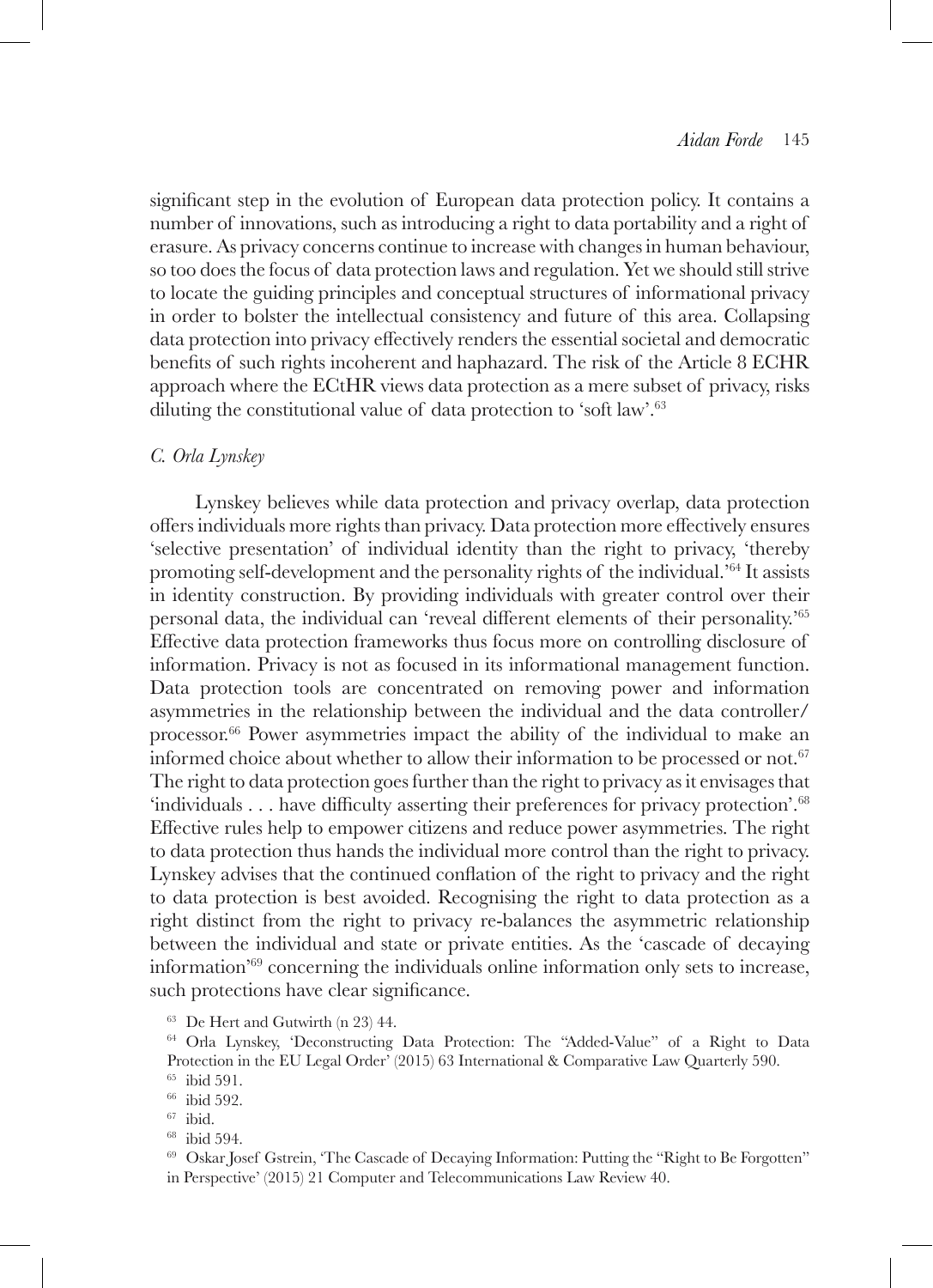Lynskey's work is helpful in detailing the value of having a clear distinct right to data protection within the EU constitutional order. Lynskey explains that the CJEU continues to conflate the two rights in its adjudication after the Lisbon Treaty.<sup>70</sup> The discourse should focus on how best to ensure that the right data protection and the right to privacy should complement and inform, rather than converge. This approach will assist in further bolstering data protection rights for EU citizens. The earlier discussion about the 'dangers of proceduralisation' illustrates that a continued reliance by the CJEU on Article 8 ECHR to interpret the Data Protection Directive may be problematic. To ensure data is processed lawfully, the CJEU can rely solely on Article 8 of the EU Charter without resorting to reliance on Article 8 ECHR. Nonetheless, it is questionable whether strict reliance on Article EU Charter alone will be effective.

# 4. Comment

This brief review and assessment of the theories of de Hert and Gutwirth, Bygrave, and Lynskey illustrates the ambiguity surrounding the conceptual bases of privacy and data protection under the EU Charter and ECHR. Such ambiguity impacts upon adjudication of these issues within the Courts. This ultimately amounts to a disservice to expanding EU privacy rights. The three theories discussed each complement one another in informing a broader perspective. De Hert and Gutwirth's opacity-transparency formulation provides a clear framework for understanding the functional differences between the privacy and data protection. The theory fails, however, to discuss areas of overlap between privacy and data protection and fails to encourage effective dialogue between the two. It fails to discuss the 'opacity' nature of data protection and how it should engage with competing rights. Lee Bygrave's theory assists in these communication failures in correctly identifying that data protection assists the actualisation of privacy rights. Data protections aims and values go beyond privacy, however. Orla Lynskey finally places this continued conflation within its current context within the CJEU. Lynskey correctly identifies the importance in recognising data protection as a distinct right in increasing access to informational self-determination and preventing power asymmetries. In order for this potential tension between privacy and data protection to ease, we need to be clear about the exact values of data protection to society and democracy. Similar to the manner in which the ECtHR has failed to expand upon the benefits of privacy for societal well-being, failing to concentrate on the overall value of data protection mechanisms for the individual's benefit within democracy will decrease rather than bolster data protection rights.

Data protection is located on the fringes of privacy and many of the values and justifications for data protection overlap with those for privacy. Data protection

<sup>70</sup> Orla Lynskey, 'Deconstructing Data Protection: The "Added-Value" of a Right to Data Protection in the EU Legal Order' (2015) 63 International & Comparative Law Quarterly 569, 579–581.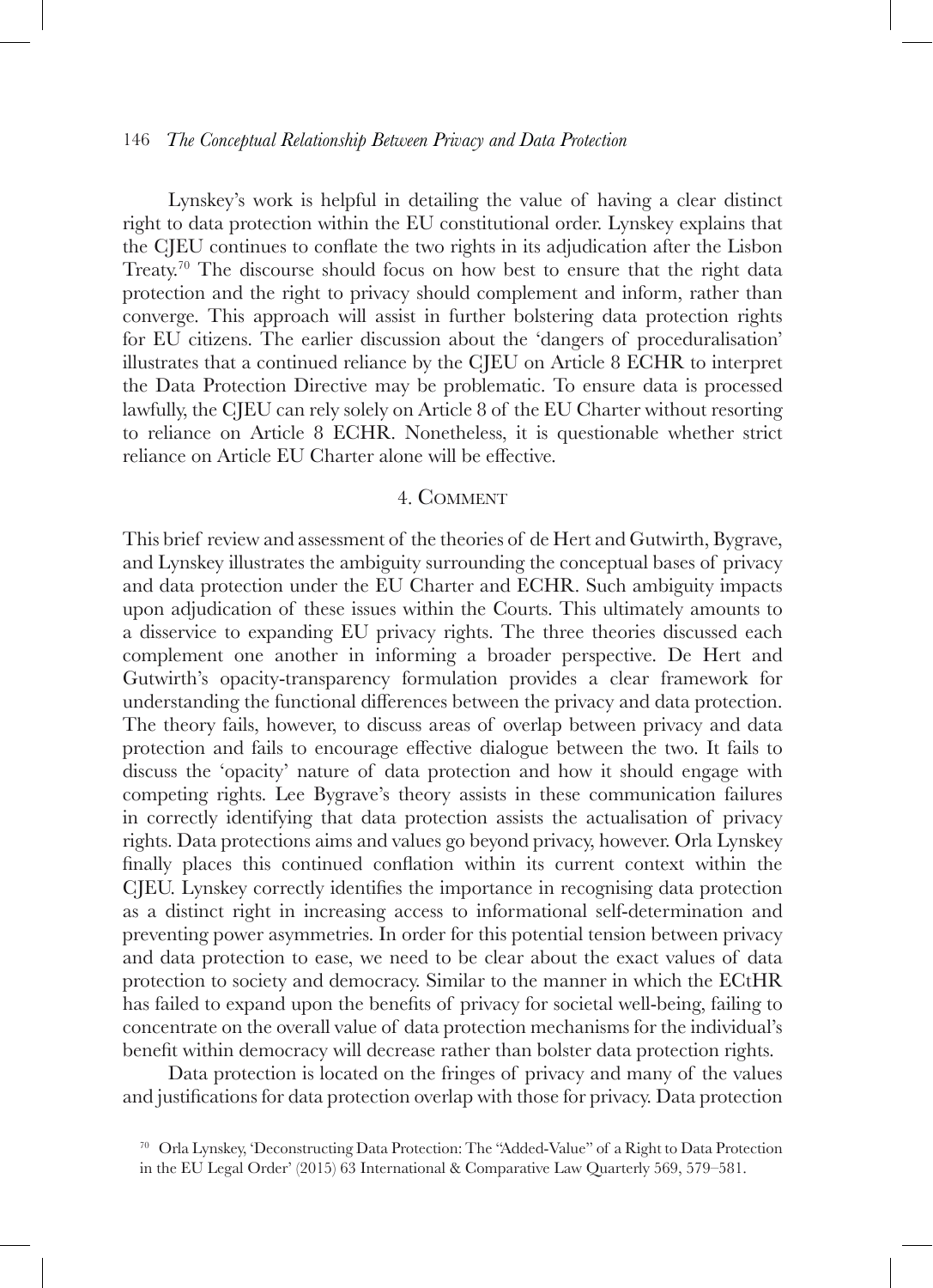deduces its foundational inspirations from privacy, but remains distinct. Emphasis should be placed on data protection beyond a purely procedural or mechanical function. Effective data protection rules empower citizens and hand citizens greater control over personal information. This assists in achieving a free democratic order that values the individual's private sphere. Data protection is not of solely structural significance; it provides the structures through which the private sphere is respected. Whilst data protection rules outline principles that result in the proper processing of information, such structures have significant impact to the individual and democratic society. The two rights are reciprocal.

The current judicial approaches to Articles 7 and 8 of the EU Charter and Article 8 ECHR are inconsistent. Such inconsistency stems in part from a reluctance of the courts to clearly articulate the value of privacy to society. There is limited intellectual stability from the ECtHR in its development of the right to informational privacy. This flows from the ECtHR's inability to locate its intellectual footing in relation to the Article 8 ECtHR's substantive right to privacy. The CJEU's development of data protection freedoms under Article 8 of the EU Charter is similarly unstable. We remain unclear about the relationship between the Article 7 EU Charter right to privacy and the Article 8 EU Charter right to data protection, its impact upon private entities, and the place of Article 8 ECHR jurisprudence within the EU Charter framework. Increased discussion at a judicial level in locating the conceptual place of informational privacy assists in increasing legitimacy of the CJEU's recent emboldened approach. de Hert and Gutwirth's 'danger of proceduralisation' comment illustrates the problems of failing to give data protection independent constitutional status. It demonstrates the failure of the ECtHR to satisfactorily locate the intellectual routes of privacy.

In *Digital Rights Ireland*, <sup>71</sup> the CJEU utilised its own cases and Article 7 of the EU Charter to find the retention of data was unlawful.<sup>72</sup> It then referred to ECtHR cases to find that access to the data was a separate interference.<sup>73</sup> In seeking to outline the differences between data protection and privacy under Article 7 and Article 8 of the EU Charter, it ultimately enunciated identical versions.74 *Google Spain*75 epitomises the minimalist nature of the CJEU's reasoning and the problems this creates for the actualisation of the CJEU's judicial innovations. The CJEU gave no detailed assessment of the right to privacy or the competing considerations at play. In stark contrast to *Schrems,* there was a lack of engagement

<sup>71</sup> *Digital Rights Ireland* Joined Cases C-293/12 C-594/12 8 April 2014 (n 3). 72 ibid paras. 33–34. 73 ibid para. 35. 74 Felix Bieker, 'The Court of Justice of the European Union, Data Retention and the Right to Data Protection and Privacy—Where Are We Now?' in Camenisch, Fischer-Hubner and Hansen (eds), Privacy and Identity Management for the Future Internet in the Age of Globalisation (Springer 2015). <sup>75</sup> *Google Spain* (n 2).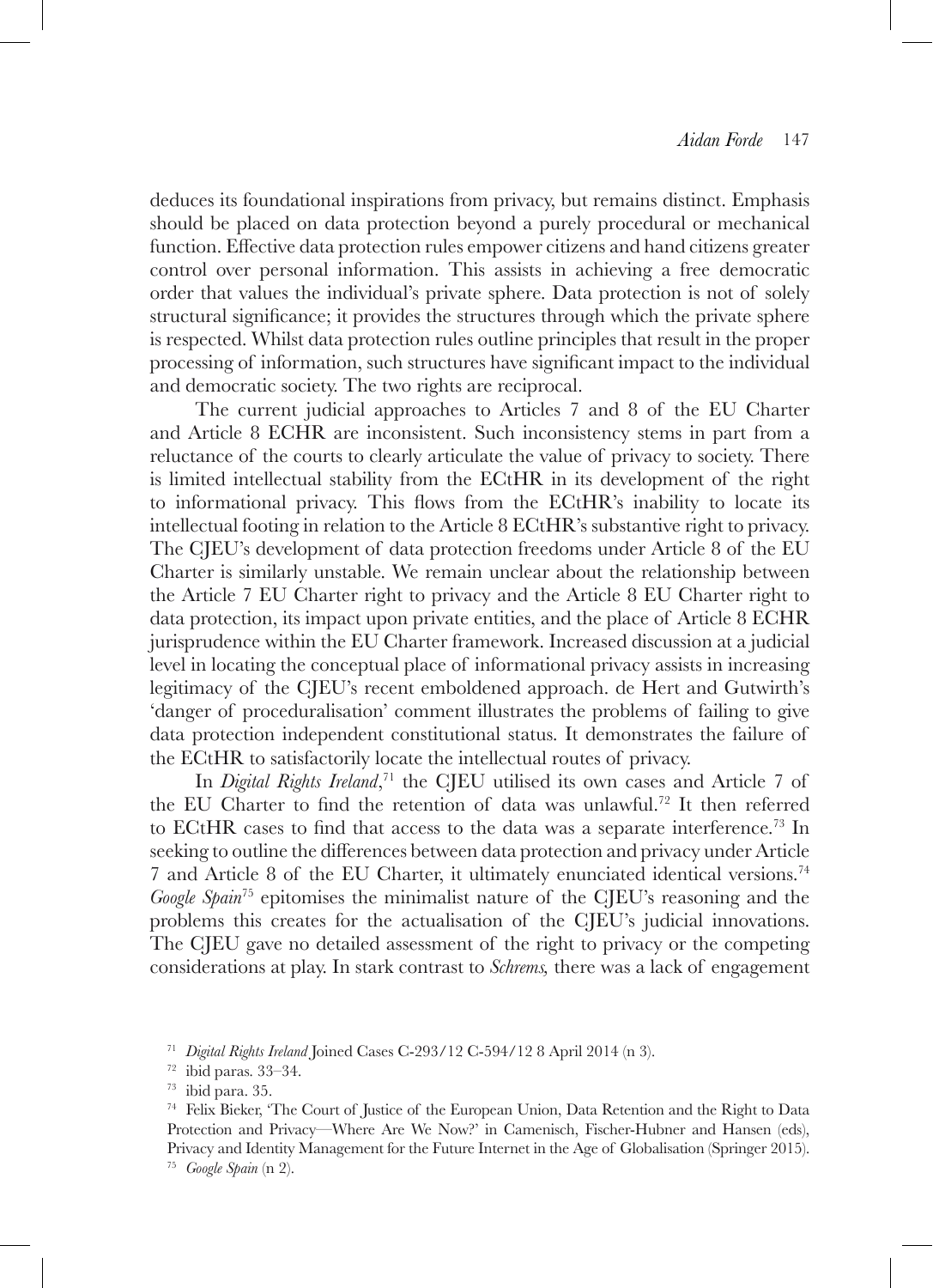with ECtHR judgments considering the Internet archives.<sup>76</sup> In determining when the 'preponderant interest'<sup>77</sup> where public interest requires retention of the material online, reference to *Von Hannover (no. 2)78* which considered such considerations in detail, would have been welcomed. *Google Spain* illustrates a failure of the CJEU to clarify the opacity dimensions of data protection rights, looking beyond the delisting of the search result as a procedural tool but how actualized the privacy rights engaged. *Schrems* relied upon Article 7 EU Charter in holding the intrusion violated the 'essence of privacy'.<sup>79</sup> It was not satisfactorily expanded upon what constitutes the 'essence of privacy', especially with reference to Article 7 EU Charter and what role (if any) Article 8 EU Charter plays within such adjudication.

 In examining these judgments, it is difficult to gauge any broader or consistent reading as to the CJEU's conception of privacy and data protection. A contributory factor to this judicial inadequacy is a fundamental failure to articulate the foundations of data protection and privacy to the individual and society. The EU Charter paves the way forward at a European level for the protection of informational privacy. The CJEU's inability to effectively interpret and expand its provisions renders such judicial innovations haphazard and undermines the legitimacy of the CJEU in developing data protection rights. EU data protection can be viewed as both a sword and a shield. It protects individual's information in daily life from unlawful intrusion by states and private entities. Recent cases from the CJEU illustrate a judicial institution not afraid to utilise such provisions to hold both states and private entities to account for violations. This is so having little regard to possible political critique or economic considerations. On the other hand, within the ECHR, we may have to reassess whether Article 8 ECHR (in its current form) is the best place for expanding data protection freedoms. The Article 13 ECHR right to an effective remedy may be an appropriate alternative. It is not possible for data protection rights to be effectively actualised when the ECtHR remains unable to outline the intellectual stability of Article 8 ECHR right to privacy. Similarly, we remain unclear as to the foundations of the right to privacy and the right to data protection within the CJEU, the relationship between Article 7 and 8 of the EU Charter, and the place of Article 8 ECHR jurisprudence. In tackling these issues, both the ECtHR and the CJEU need to be clear from first principles about the relative significance of informational privacy. A failure to

<sup>76</sup> See *Case of Times Newspapers Ltd. (Nos. 1 and 2) v. The United Kingdom* Applications nos. 3002/03 and 23676/03, 10 March 2009; *Editorial Board of Pravoye Delo and Shtekel v. Ukraine* Application no. 33914/95, 5 May 2011; *Ahmet Yildirim v. Turkey* 18 December 2012, application No. 3111/10; Wegrzynowski and Smolczewski v. Poland Application No. 33846/07, 16 July 2013.<br>
<sup>77</sup> Google Spain (n 2) para 98.<br>
<sup>78</sup> Applications nos. 40660/08 and 60641/08, 7 February 2012.<br>
<sup>79</sup> Schrems (n 4); see Martin Scheininm 'Th

*Verfassungsblog,* 18 November 2015 Available at: http://www.verfassungsblog.de/en/the-essence-ofprivacy-and-varying-degrees-of-intrusion/#.Vkxi3nvFk14.